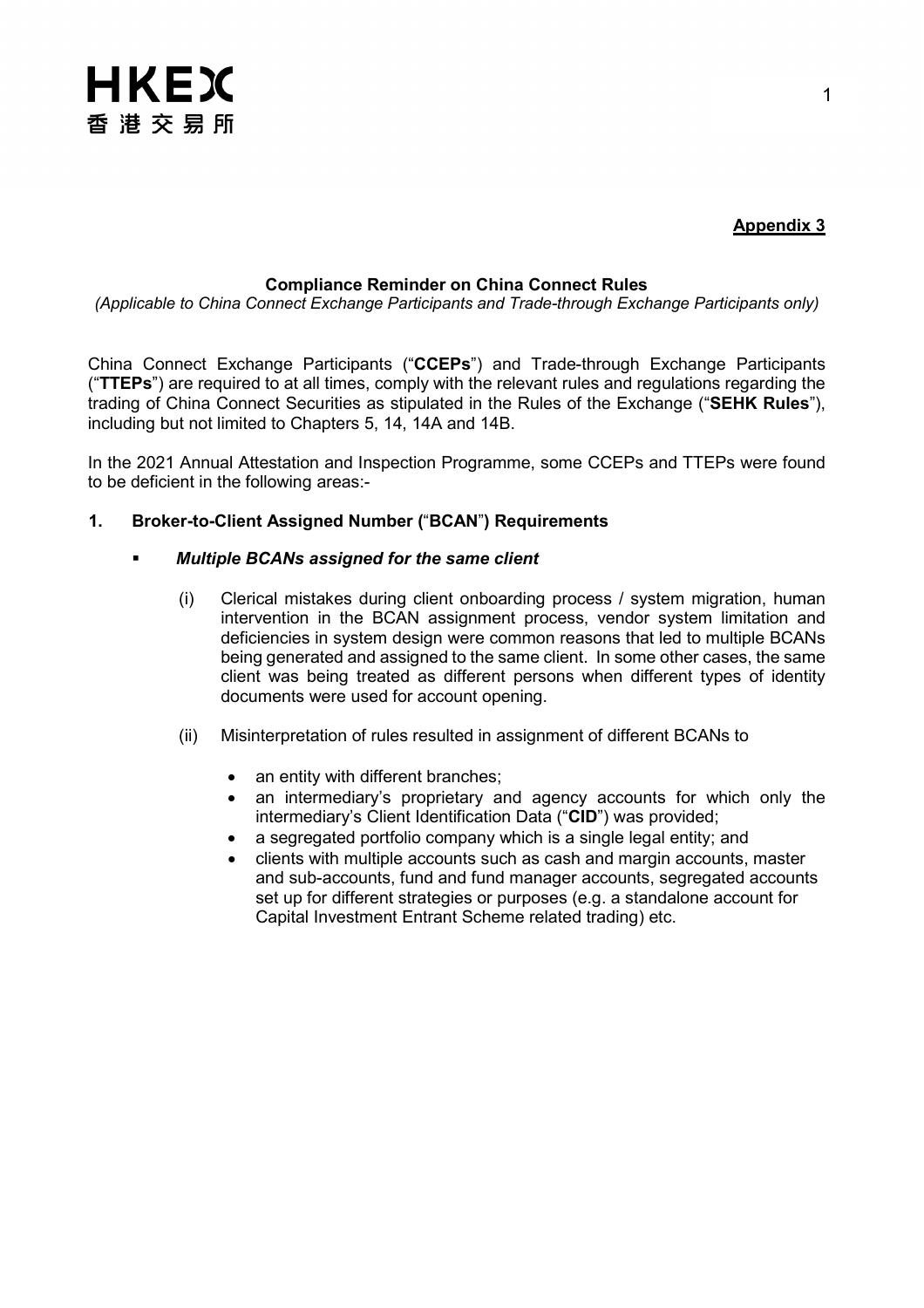

## *Inaccurate CID and BCAN client type provided in the BCAN-CID Mapping File*

- (i) Due to misunderstanding of the classification requirement, some CCEPs mistakenly assigned the house accounts of their corporate and institutional clients under *Proprietary or Principal Trading* (Type 5), which is in fact only intended for the house accounts of the CCEP or TTEP or that of their affiliates.
- (ii) Some CCEPs failed to assign the corresponding client type for its fund or fund manager clients, and wrongly classified fund clients under *Legal Entity – Fund managers and others* (Type 4), or fund managers or other corporate clients under *Legal Entity – Fund* (Type 3)
- (iii) Due to misunderstanding of the BCAN-CID mapping data submission requirements, some CCEPs failed to provide the exact CID as shown on clients' official identity documents.
- (iv) Some CCEPs inadvertently provided the fund manager's CID for clients that use the fund as the legal entity for opening the trading account with CCEPs.

## *Insufficient controls / arrangements to ensure BCANs are kept confidential*

- (i) *BCAN bears obvious link to client's identity.* Some CCEPs assigned client with a BCAN, part of which is formed by the client's account number. Accordingly, the CCEPs failed to prepare the BCAN in a way that do not bear any obvious link to a client's identity as required.
- (ii) *BCAN access not granted on a need-to-know basis.* Some CCEPs displayed the BCANs in their internal systems and failed to ensure that the use of and accessibility to BCANs are strictly restricted on a need-to-know basis.

## *Insufficient controls to ensure correct BCAN tagging*

(i) Human errors in processing high-touch orders have led to incorrect BCAN tagging. Some CCEPs selected the wrong client account when placing the client's order which resulted in wrong BCAN tagging.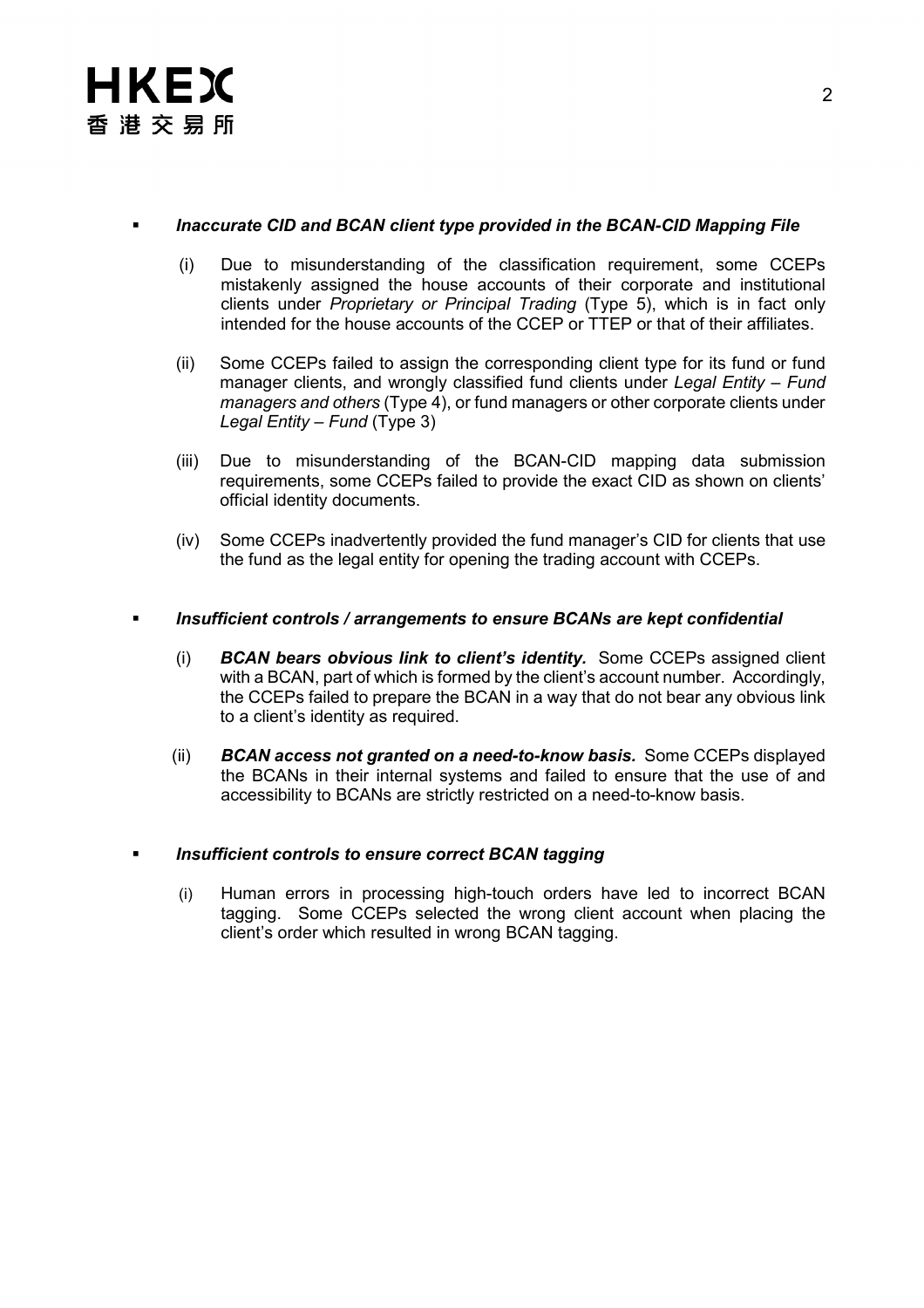# *Change of BCAN*

- (i) BCANs assigned to clients beyond the non-affiliated intermediary level should not be changed back to intermediary level once assigned, notwithstanding that the original assignment was made on a voluntary basis beyond the minimum rule requirement.
- (ii) BCAN changed from fund to fund manager level (or vice versa), subsequent to account opening may also amount to unauthorized change of BCAN.

# *Incorrect BCAN assignment for TTEP / client-facing affiliates*

- (i) **TTEP -** A single BCAN was assigned to a TTEP instead of a BCAN range for the TTEP's agency trading. However, a CCEP executing for TTEPs should set aside BCAN ranges for each of its TTEPs for them to assign to their clients so that BCANs used by the CCEP will not overlap with its TTEPs. The BCANs of a TTEP for proprietary trading should also be within the same BCAN range designated by its executing CCEP.
- (ii) **Affiliate clients -** BCAN was only assigned to the affiliate (for agency trading), contrary to the Rules and the FAQ which stated that the BCAN should be assigned at the next level or further levels down until the client is not an affiliate.

## *BCAN assignment for CCEP/TTEP's affiliate with dual capacity*

(i) For affiliates with dual capacity, only a single BCAN designated with client type "4" was assigned by a CCEP/TTEP to its affiliates for the affiliates to carry out both brokerage business and asset management business. However, a BCAN range should be assigned for its proprietary trading and each of its clients for which it conducts agency trading.

## *BCAN consent*

(i) Some CCEPs created BCAN without first obtaining clients' consent and some failed to follow up with the client who refused to provide the BCAN consent.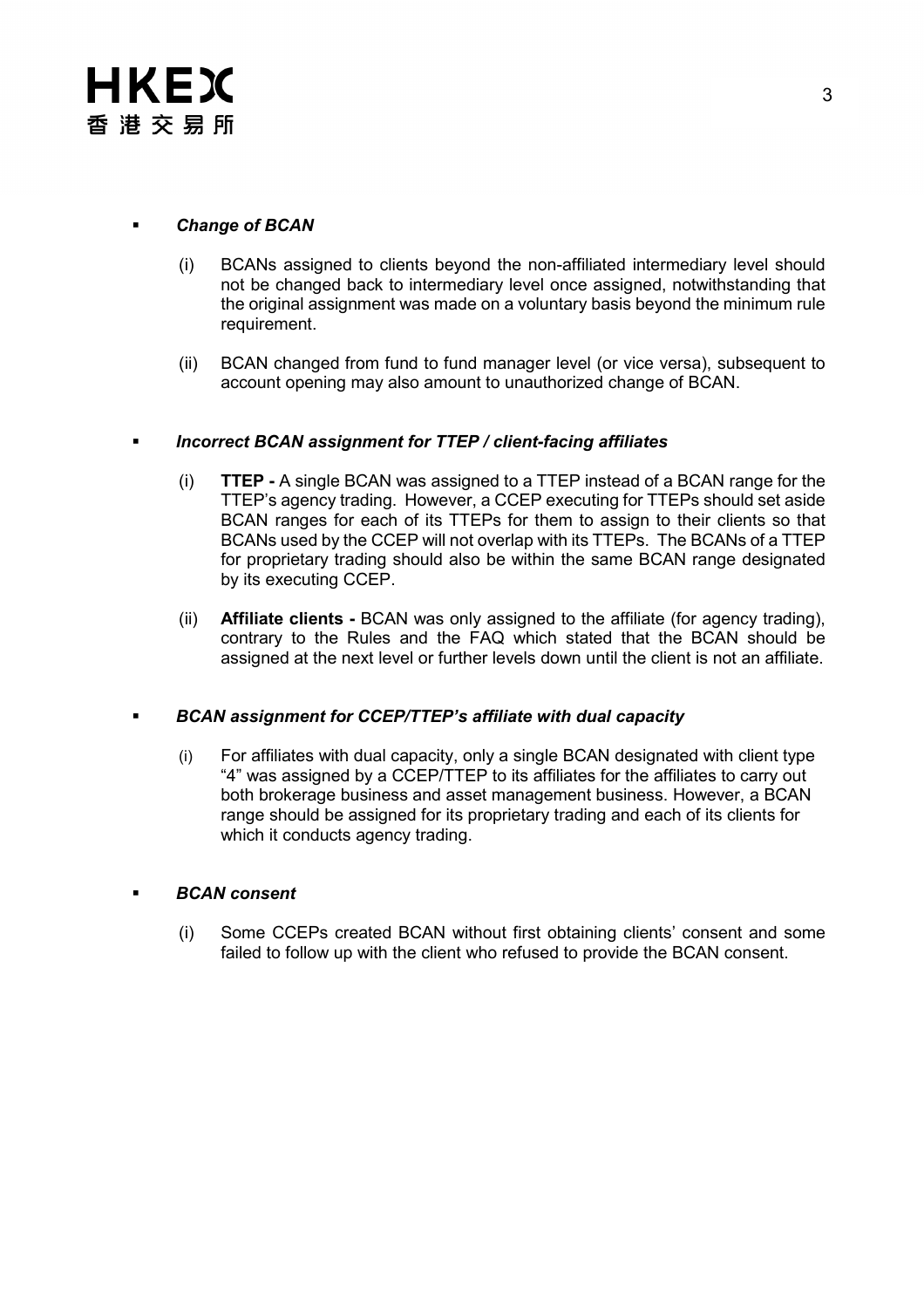

CCEPs and TTEPs are reminded to observe and comply with the BCAN requirements as set out in SEHK Rule 1425A, and to refer to various guidance, including but not limited to the *[Northbound Investor ID Model FAQ,](https://www.hkex.com.hk/-/media/HKEX-Market/Mutual-Market/Stock-Connect/Reference-Materials/Northbound-Investor-ID-Model/NB-Investor-ID-FAQ-Eng.pdf?la=en) [Guidance Notes on BCAN-CID Mapping File,](https://www.hkex.com.hk/-/media/HKEX-Market/Mutual-Market/Stock-Connect/Reference-Materials/Northbound-Investor-ID-Model/Guidance-Notes-on-BCANCID-Mapping-File.pdf?la=en) [BCAN –](https://www.hkex.com.hk/-/media/HKEX-Market/Mutual-Market/Stock-Connect/Reference-Materials/Northbound-Investor-ID-Model/BCANCID-Mapping-File-Example-(Version-1,-d-,0).pdf?la=en) [CID Mapping File Data Record Examples](https://www.hkex.com.hk/-/media/HKEX-Market/Mutual-Market/Stock-Connect/Reference-Materials/Northbound-Investor-ID-Model/BCANCID-Mapping-File-Example-(Version-1,-d-,0).pdf?la=en)* and *[Northbound Trading Investor ID Model -](https://www.hkex.com.hk/-/media/HKEX-Market/Mutual-Market/Stock-Connect/Reference-Materials/Northbound-Investor-ID-Model/HKEX-BCAN-Interface-Specification-v1,-d-,3-(Clean).pdf?la=zh-HK) [System File Interface Specification](https://www.hkex.com.hk/-/media/HKEX-Market/Mutual-Market/Stock-Connect/Reference-Materials/Northbound-Investor-ID-Model/HKEX-BCAN-Interface-Specification-v1,-d-,3-(Clean).pdf?la=zh-HK)*.

In this regard, CCEPs and TTEPs should put in place necessary controls and arrangements, and regularly assess their effectiveness, such that they can (i) assign unique BCAN to each of their Northbound trading clients, (ii) ensure the BCAN client type and CID submitted to the Exchange is accurate and up to date, (iii) keep BCANs strictly confidential, (iv) ensure BCAN assignment is correct, and (v) ensure BCAN consent is obtained from clients before proceeding with order placing. Additionally, CCEPs and TTEPs are reminded that once BCAN was assigned to a client, it shall not be changed and shall not be reused for other clients, unless with the prior written approval from the Exchange. Comprehensive guidelines should be in place to ensure that the controls and arrangements are being implemented as designed and in a consistent manner. In addition, adequate training should be provided to staffs involved in BCAN-related process on a regular and on-going basis.

The Exchange wishes to draw Exchange Participants' ("**EP**") attention to some of the good practices that we observed during the onsite inspection:-

- (i) In order to avoid treating a client with multiple accounts as different clients, and inadvertently assigning that client with multiple BCANs as a result, some EPs would request the client to declare in its account opening form that he/she has not opened any account with the firm previously. Some EPs would also compare other client information (e.g. address, contact number) to identify any potential matches.
- (ii) To handle multiple trading accounts setup arrangement (e.g. cash and margin accounts, master/sub-accounts, fund and fund manager accounts etc.), some EPs assign BCANs based on the ID number for individual clients and business registration number for corporate clients, rather than on trading account level.
- (iii) Some EPs conduct independent review on all client information obtained during onboarding to ensure data accuracy.
- (iv) Some EPs perform regular and timely reconciliation between internal system records and the BCAN-CID mapping file to ensure the CID submitted to the Exchange are complete, accurate and up-to-date.
- (v) Adopt automation and minimize manual intervention as much as possible. Where manual procedures are involved in BCAN assignment and submission process, maker-checker mechanism is implemented.

EPs are encouraged to make reference to the recently published Compliance Bulletin (Ref. [No. : MSM/002/2022\)](https://www.hkex.com.hk/-/media/HKEX-Market/Services/Circulars-and-Notices/Participant-and-Members-Circulars/SEHK/2022/Compliance-Bulletin-2022_Issue-No,-d-,-3_Final-Eng.pdf) which listed out some common deficiencies and related issues identified, and also good practices observed with respect to compliance with the relevant BCAN requirements.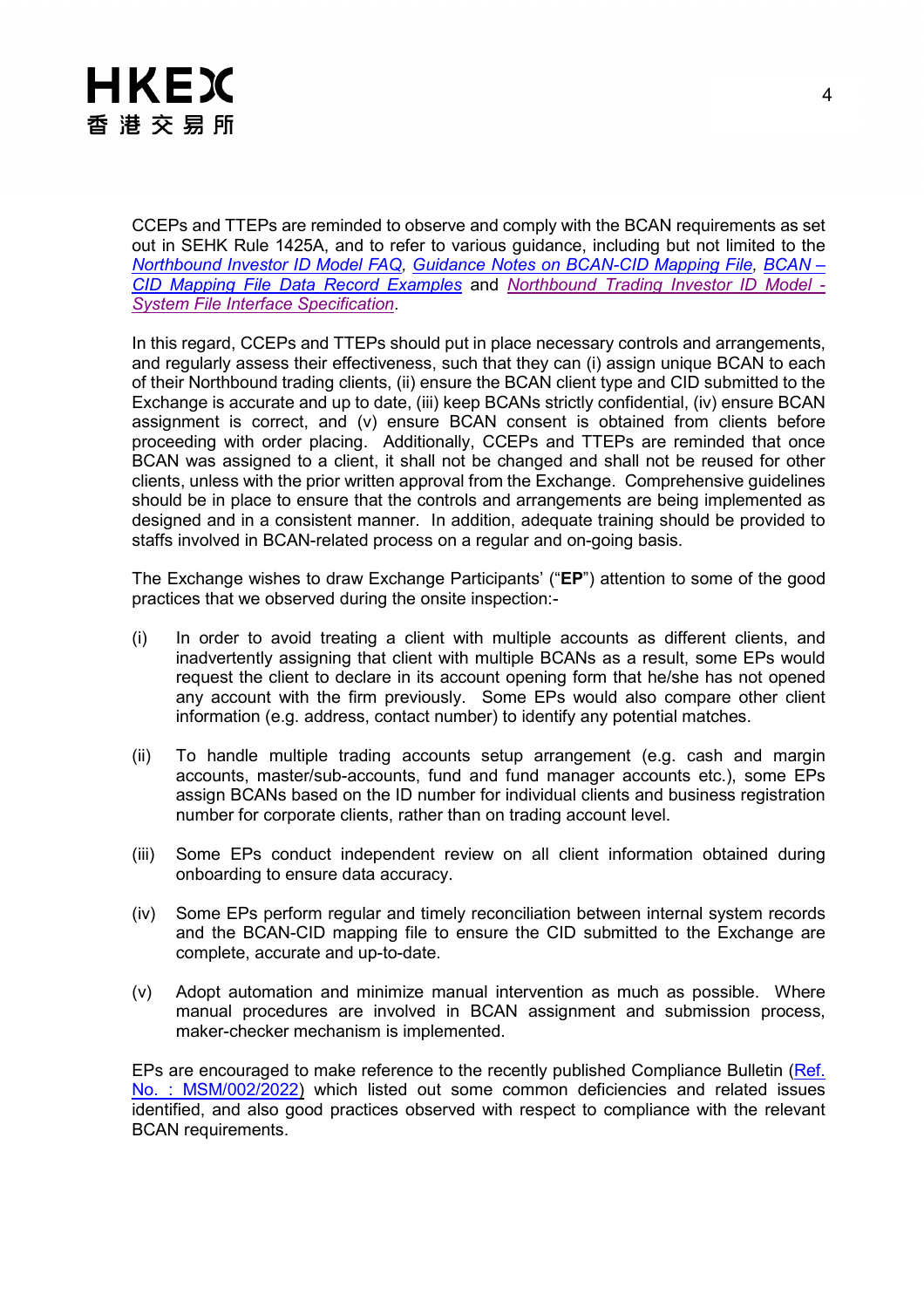# **2. TTEP registration and CCEP executing via other CCEPs**

# *TTEP registration*

- (i) On the one hand, some EPs failed to submit a declaration to the Exchange before conducting trading in China Connect Securities for the account of their clients.
- (ii) On the other hand, some CCEPs failed to ensure that their EP clients that wishes to conduct trading through the China Connect Service for the account of its clients have been registered as a TTEP.

# *CCEP executing via other CCEPs*

- (i) Some CCEPs conducted China Connect trading activities through other CCEPs for principal and/or agency trading for purposes other than contingency situation.
- (ii) Pursuant to SEHK Rule 590, only a TTEP (not CCEP) is allowed to trade through a CCEP; the only exception would be for contingency purpose.

The Exchange wishes to draw EP's attention to the following:-

- (i) Pursuant to SEHK Rule 590(2) and 590(4) and as stated in paragraph 1.43 of the [Stock](https://www.hkex.com.hk/-/media/HKEX-Market/Mutual-Market/Stock-Connect/Getting-Started/Information-Booklet-and-FAQ/FAQ/FAQ_En.pdf)  [Connect Frequently Asked Questions,](https://www.hkex.com.hk/-/media/HKEX-Market/Mutual-Market/Stock-Connect/Getting-Started/Information-Booklet-and-FAQ/FAQ/FAQ_En.pdf) EPs who are not registered as CCEPs but wish to provide services to their clients to trade in China Connect Securities may do so through CCEPs for the account of their clients as TTEPs.
- (ii) TTEPs are required to provide a declaration to the Exchange confirming such matters as the Exchange may require, including the EPs' awareness of and the ability and undertaking to comply with applicable laws in respect of the trading of China Connect Securities. Among other things, their systems must have the capability of conducting pre-trade checking, client agreements must be amended to allow for Northbound trading and appropriate arrangements must be made to ensure that their clients understand the risks of investing in China Connect Securities, etc. TTEPs are required to abide by the rules governing Northbound trading under SEHK Rules as if they were CCEPs. From time to time, the Exchange may publish on the HKEX website (or by such other means as it considers appropriate), a list of TTEPs who have submitted declarations to the Exchange. TTEPs must not provide instructions to a CCEP, whether directly or indirectly, to trade in China Connect Securities for the account of their clients before their names are included in such published list of TTEPs.
- (iii) CCEPs should put in place adequate controls to ensure that their intermediary broker clients, who are EPs and conduct trading for their clients, must be registered as TTEPs both initially and on an on-going basis.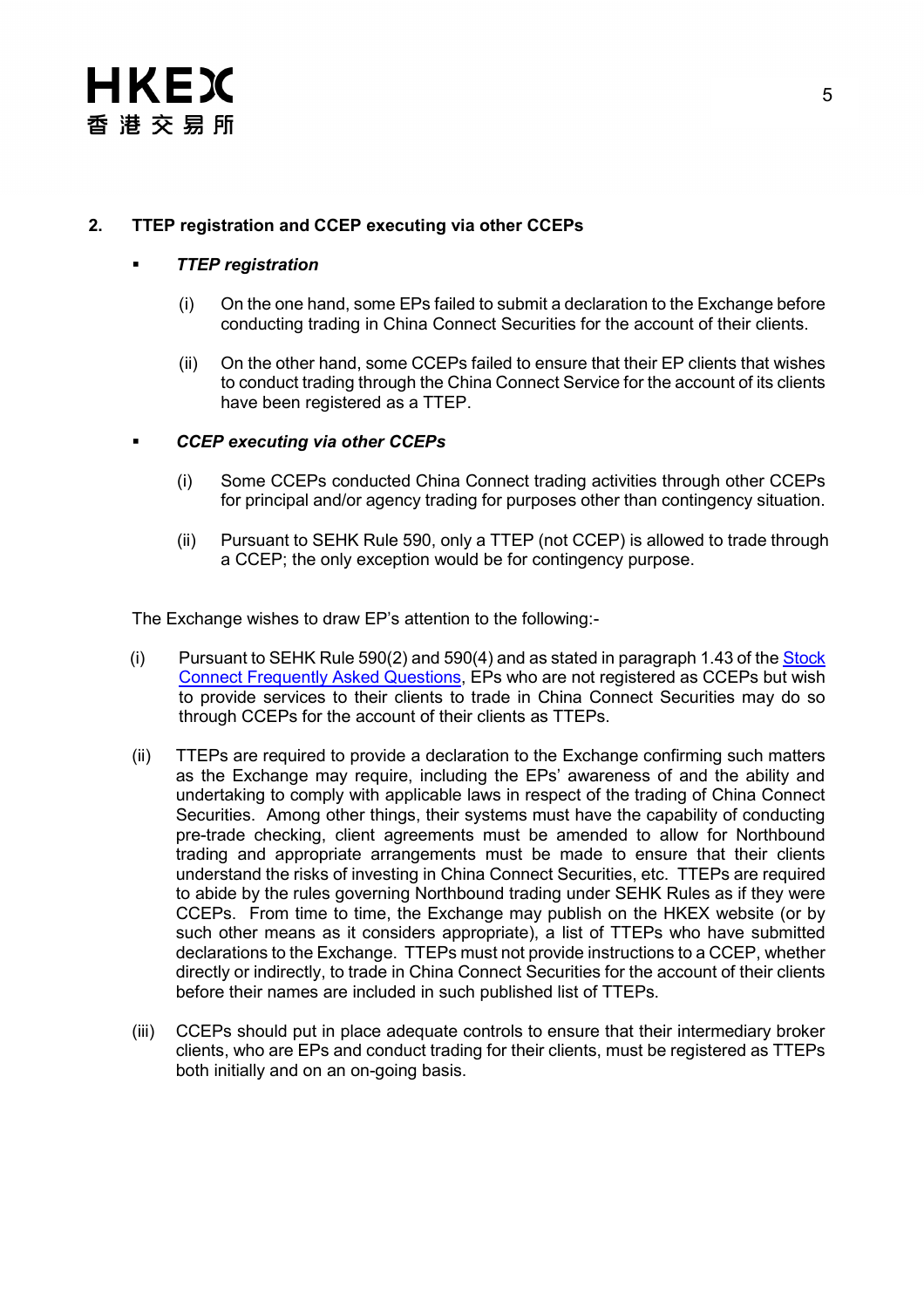

# **3. Odd Lot Transactions**

## *Trading algorithms in use not in compliance with the odd lot trading requirements*

Some CCEPs use trading algorithms that would slice a client's board lot sell orders into multiple odd lot child orders, in breach of the requirement that all odd lots must be sold in one single order.

Under SEHK Rules 14A06(3) and 14B06(4), CCEPs and TTEPs shall put in place reasonable and necessary system and controls to ensure that the sale of odd lot relates to the sale of all, and not part, of the odd lots held in respect of a China Connect Security for a CCEP or TTEP or for a client (as the case may be).

EPs are also reminded to observe the order size of SSE and SZSE Securities, which are subject to the board lot size of 100 shares (except for STAR shares whose board lot size is 1 share with minimum order size of 200 shares) as stipulated in paragraph 3.39.1 of the *[Information Book for Market Participants in Stock Connect](https://www.hkex.com.hk/-/media/HKEX-Market/Mutual-Market/Stock-Connect/Getting-Started/Information-Booklet-and-FAQ/Information-Book-for-Market-Participants/EP_CP_Book_En.pdf)*.

## **4. Trading of ChiNext and STAR Shares**

- *Inadequate controls to ensure only Institutional Professional Investors ("IPIs") are allowed to trade ChiNext and STAR shares*
	- (i) Some CCEPs failed to have proper pre-trade controls in place to require the intermediaries to ensure that their underlying clients are IPIs prior to accepting their orders for trading ChiNext and STAR shares.
- *Inadequate procedures and controls for a timely identification of non-compliance incident in relation to Investor Eligibility requirement*
	- (i) Some CCEPs relied entirely on the pre-trade system controls to block non-IPIs from trading ChiNext and STAR shares, which is considered insufficient for the purpose of timely identification of non-compliance incidents.
	- (ii) Some CCEPs only conducted post-trade review at direct client level, but failed to cover all clients including the underlying clients of the intermediaries.

The Exchange is of the view that effective controls on pre-trade and post-trade level are essential to ensure compliance with the investor eligibility requirements for trading in ChiNext and STAR shares respectively under SEHK Rules 14A06(13) to (15) and 14B06(16) to (18).

EPs are encouraged to make reference to the recently published Compliance Bulletin (Ref. [No.: MSM/002/2022\)](https://www.hkex.com.hk/-/media/HKEX-Market/Services/Circulars-and-Notices/Participant-and-Members-Circulars/SEHK/2022/Compliance-Bulletin-2022_Issue-No,-d-,-3_Final-Eng.pdf), which listed out some common deficiencies and related issues identified, and good practices observed with respect to compliance with the relevant investor eligibility requirements.